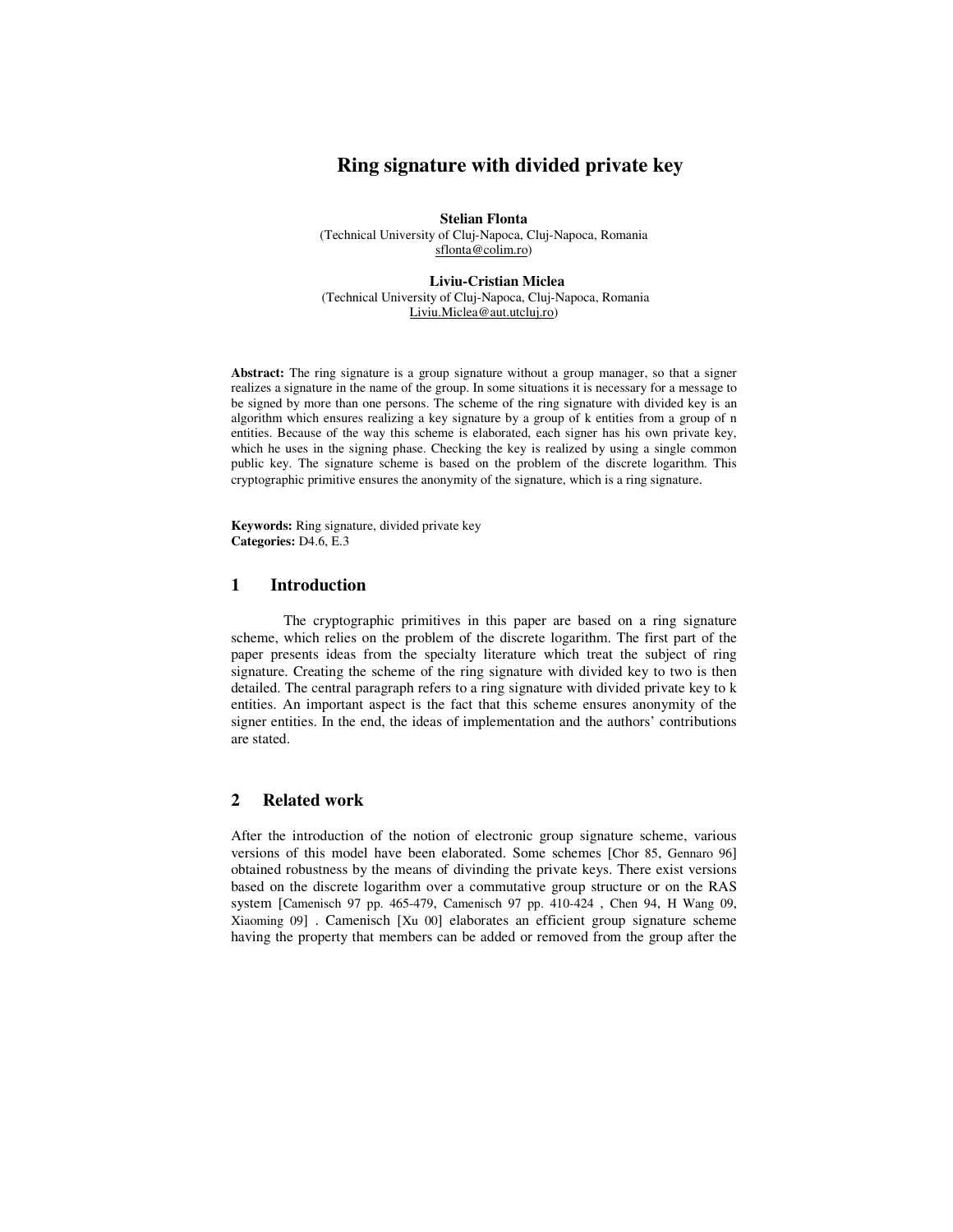initialization of the algorithm and generalizes this idea, so that a signature is realized by a subset with at least k members from the possible n who form the group. This is the idea which leads to the group signature with threshold scheme, meaning that for a valid signature to be done in the name of a group, it is necessary for it to be realized by k members, where  $k \leq n$ . In the present paper, realizing a common signature by k members is done by dividing the private key to k. This is the reason why the name is ring signature with divided private key. If the elaborated scheme ensures absolute anonymity (there is no group manager) of the signers, then it is of the ring type [H Wang 09, Xiaoming 09].

### **3 Ring signature with divided private key to two signers**

A simple generalization of the electronic ring signature scheme [G Wang 09] is described in this paragraph. In this case, the private key is divided and distributed to two signers. For the signature to be valid, it is necessary for the two signers to put their private keys in common by the means of a certain algorithm. It must be pointed out that the signing algorithm does not make the private keys public, they are known only by the authorized users.

#### *The Algorithm for Key Generation*

 The algorithm for generating the keys is done by a trusted center, which must assure the confidentiality for the private keys and a corresponding management. Two high prime numbers are chosen  $\{p,q\}$ , where  $p = zq + 1$  and  $z \in \mathbb{Z}^*$ . Also, a generator  $g \in \mathbb{Z}^*_{p}$  of order  $q$  of  $\mathbb{Z}^*_{p}$  is chosen. The choice is done so that the problem of the discrete logarithm to be difficult to solve. For each user  $Bob_i$ ,  $i = 1,...,n$ ,  $x_i \in \mathbb{Z}^*$   $q$ ,  $i = 1,...,n$  are chosen in a random way.  $h_i = g^{\mathcal{X}_i} \pmod{p}, i = 1,...,n$  is then computed. The keys assigned to each user  $Bob_i$ ,  $i = 1,...,n$  are  $\{x_i, h_i\}$ ,  $i = 1,...,n$ , where  $x_i$  are private and  $h_i$ 

are public. Of course,  $\{p, q, g\}$  are also public.

*The Algorithm for signing the message*  For the signing of message *m*,  $h = h_1 \cdot h_2 \cdot h_3 \cdot ... h_n \mod p$  is

computed. *u*, *v*, *y* from  $\mathbb{Z}_q^*$  are chosen and  $\eta = g^{\mathcal{U}}\left(\frac{h}{h+h}\right)$  mod *v*  $\eta = g^u \left( \frac{h}{h} \right)^v \mod p$  $h_a \cdot h_b$  $(h)$  $= g^{\mu} \left| \frac{n}{1-r} \right|$  $\left(\overline{h_a \cdot h_b}\right) \mod p$ ,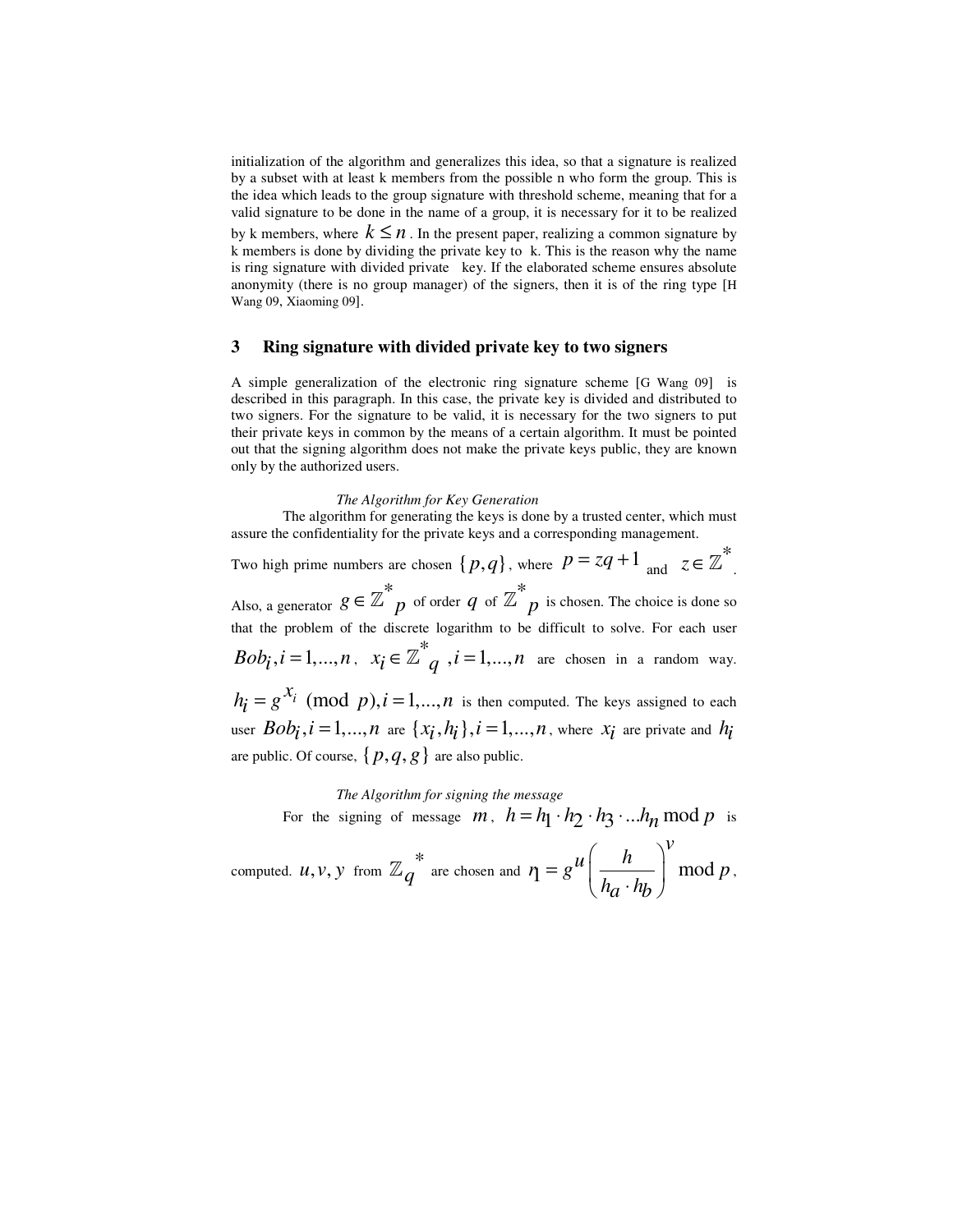$r_2 = g^y \mod p$ ,  $s_1 = -r_1 \cdot r_2 \cdot v^{-1} \mod q$  are computed by *Bob<sub>a</sub>*, *Bob<sub>b</sub>* together.

Each signer  $Bob<sub>a</sub>$ ,  $Bob<sub>b</sub>$  computes:

$$
s_{2a} = y^{-1}(\frac{1}{2}us_1 + x_a\eta r_2 - \frac{1}{2}H(m, \eta, r_2)) \mod q
$$
 respectively  
\n
$$
s_{2b} = y^{-1}(\frac{1}{2}us_1 + x_b\eta r_2 - \frac{1}{2}H(m, \eta, r_2)) \mod q
$$
 after which they

compute together:

$$
s_2 = (s_{2a} + s_{2b}) \mod q = y^{-1}(us_1 + (x_a + x_b)\eta r_2 - H(m, \eta, r_2)) \mod q
$$

The signature of the message  $m$  is  $(h_1, h_2, h_3, ..., h_n, \eta, r_2, s_1, s_2)$ .

*The algorithm for checking the signature* The ring signature is valid if the following relation is true:

$$
g^{H(m,r_1,r_2)} \equiv h^{r_1 r_2} \cdot \eta^{s_1} \cdot r_2^{-s_2} \bmod p.
$$

Proof:

The next computations demonstrate that the presented scheme is correct: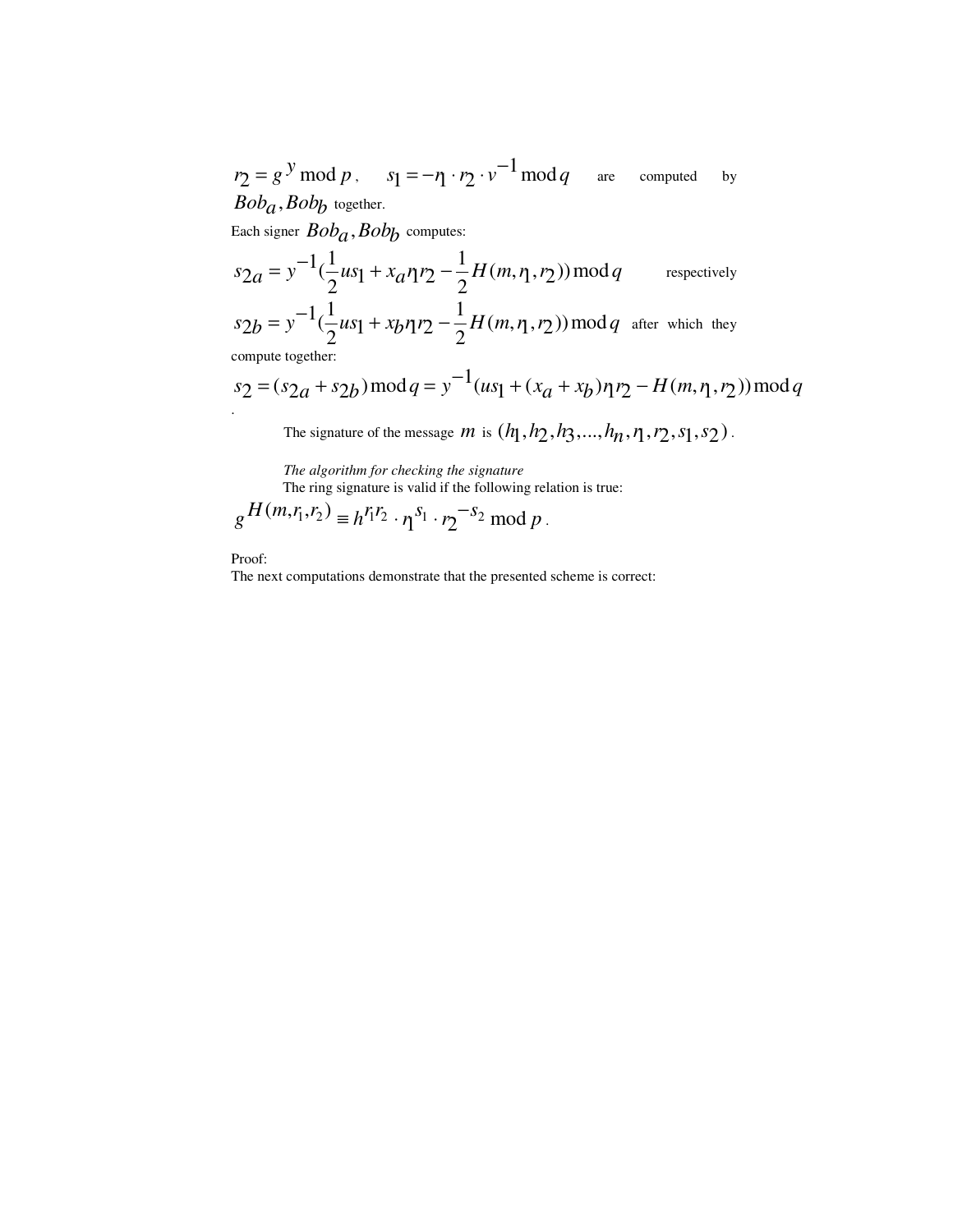$$
h^{r_1r_2} \cdot \eta^{s_1} \cdot r_2^{-s_2} \pmod{p} =
$$
  
\n
$$
= h^{r_1r_2} \cdot (g^u(h/h_ah_b)^v)^{-r_1r_2v^{-1}} \cdot
$$
  
\n
$$
\cdot (g^y)^{-y^{-1}(us_1 + (x_a + x_b)r_1r_2 - H(m,r_1,r_2)) \pmod{q}} \pmod{p} =
$$
  
\n
$$
= h^{r_1r_2} \cdot g^{-ur_1r_2v^{-1}} \cdot h^{-r_1r_2} \cdot (h_ah_b)^{r_1r_2} \cdot
$$
  
\n
$$
\cdot (g)^{-(us_1 + (x_a + x_b)r_1r_2 - H(m,r_1,r_2)) \pmod{q}} \pmod{p} =
$$
  
\n
$$
= g^{-ur_1r_2v^{-1} \pmod{p}} \cdot (h_ah_b)^{r_1r_2 \pmod{p}}.
$$
  
\n
$$
\cdot (g)^{-(us_1 + (x_a + x_b)r_1r_2 - H(m,r_1,r_2)) \pmod{q}} \pmod{p} =
$$
  
\n
$$
= g^{us_1} \cdot g^{(x_a + x_b)r_1r_2}.
$$
  
\n
$$
\cdot (g)^{-(us_1 + (x_a + x_b)r_1r_2 - H(m,r_1,r_2)) \pmod{q}} \pmod{p} =
$$
  
\n
$$
= g^{us_1} \pmod{q} \cdot g^{(x_a + x_b)r_1r_2 - H(m,r_1,r_2)) \pmod{q}} \pmod{p} =
$$
  
\n
$$
= g^{H(m,r_1,r_2) \pmod{p}}
$$

Along the calculus,  $g^{uS_1} \cdot g^{(x_a + x_b) r_1 r_2}$  $\cdot g(x_a + x_b) r_1 r_2$  was substituted by  $g^{\mu s_1 (\text{mod } q)} \cdot g^{(x_a + x_b) r_1 r_2 (\text{mod } q)}$  $+ g(x_a + x_b) r_1 r_2 \pmod{q}$ . This is possible because the order of  $\overline{g}$  is equal to  $q$ .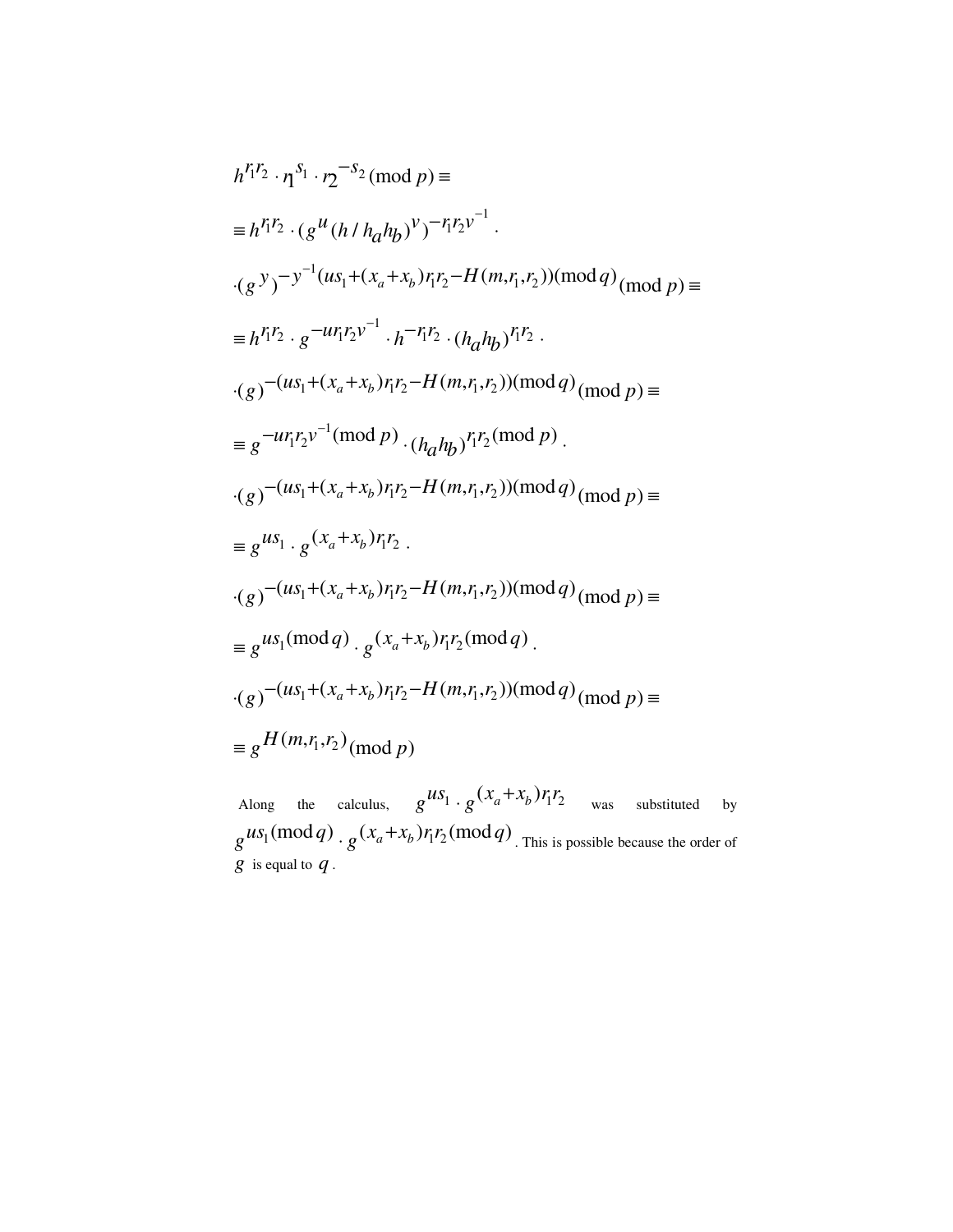#### **4 Ring signature with divided key to k signers**

Another generalization of the electronic ring signature [G Wang 09] scheme is described in this paragraph. In this case, the private key is divided and distributed to k signers. For the signature to be valid, it is necessary for the k signers to put their private keys in common by the means of a certain algorithm. It must be pointed out that the signing algorithm does not make the private keys public, they are known only by the authorized users. It is obvious that the number k is smaller than n.

 *Version 1* 

#### *The Algorithm for Key Generation*

A trusted center proceeds with the generation and management of the keys in a similar way as described in the previous paragraph.

Two high prime numbers are chosen  $\{p,q\}$ , where  $p = zq + 1$  and  $z \in \mathbb{Z}^*$ . Also, a generator  $g \in \mathbb{Z}^*_{p}$  of order  $q$  of  $\mathbb{Z}^*_{p}$  is chosen. The choice is done so that the problem of the discrete logarithm to be difficult to solve. For each user  $Bob_i, i = 1,...,n$ ,  $x_i \in \mathbb{Z}^*$   $i = 1,...,n$  are chosen in a random way.  $h_i = g^{\mathcal{X}_i} \pmod{p}, i = 1,...,n$  is then computed. The keys assigned to each user  $Bob_i$ ,  $i = 1,...,n$  are  $\{x_i, h_i\}$ ,  $i = 1,...,n$ , where  $x_i$  are private and  $h_i$ are public. Of course,  $\{p, q, g\}$  are also public.

## *The Algorithm for signing the message*

For the signing of message *m*,  $h = h_1 \cdot h_2 \cdot h_3 \cdot ... h_n \mod p$  is computed.  $u, v, y$  from  $\mathbb{Z}_q^*$  are chosen and,

$$
\eta = g^{\mathcal{U}} \left( \frac{h}{h_{a_1} \cdot h_{a_2} \cdot \ldots \cdot h_{a_k}} \right)^{\mathcal{V}} \text{mod } p, \qquad r_2 = g^{\mathcal{Y}} \text{mod } p, \qquad \text{and}
$$

 $s_1 = -\eta \cdot r_2 \cdot v^{-1} \mod q$  are computed by  $Bob_{a_1}$ ,  $Bob_{a_2}$ , ...,  $Bob_{a_k}$ together.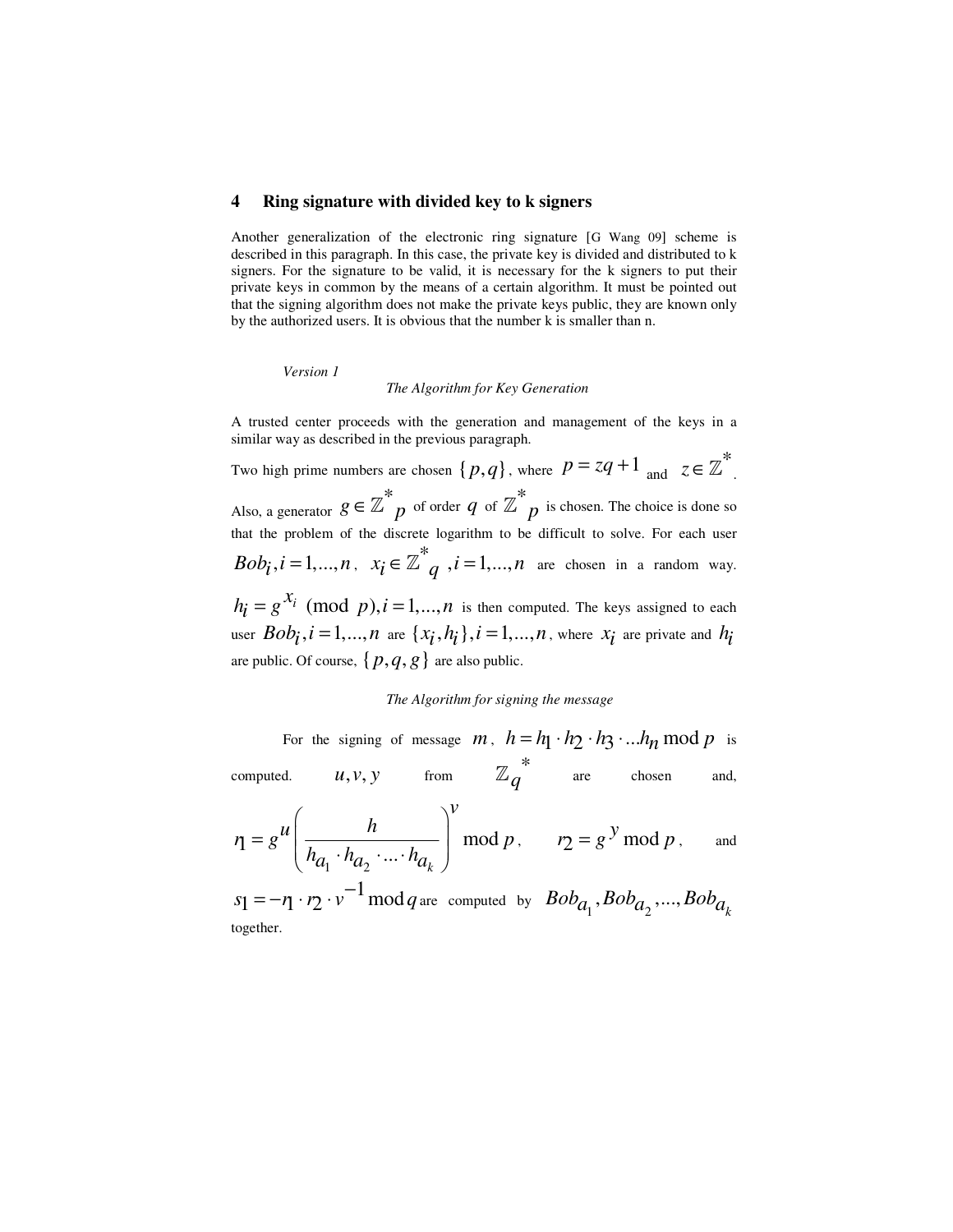Each signer  $Bob_{a_1}$ ,  $Bob_{a_2}$ , ...,  $Bob_{a_k}$  computes:

$$
s_{2a_1} = y^{-1}(\frac{1}{k}us_1 + x_{a_1}\eta r_2 - \frac{1}{k}H(m, \eta, r_2)) \mod q \qquad \text{respectively}
$$
  
\n
$$
s_{2a_2} = y^{-1}(\frac{1}{k}us_1 + x_{a_2}\eta r_2 - \frac{1}{k}H(m, \eta, r_2)) \mod q
$$
  
\n
$$
s_{2a_k} = y^{-1}(\frac{1}{k}us_1 + x_{a_k}\eta r_2 - \frac{1}{k}H(m, \eta, r_2)) \mod q \quad \text{after which}
$$
  
\n
$$
s_2 = (s_{2a_1} + s_{2a_2} + ... + s_{2a_k}) \mod q =
$$
  
\n
$$
= y^{-1}(us_1 + (x_{a_1} + x_{a_2} + ... + x_{a_k})\eta r_2 - H(m, \eta, r_2)) \mod q
$$
  
\nThe signature of the message *m* is  $(h_1, h_2, h_3, ..., h_n, \eta, r_2, s_1, s_2)$ 

## *The algorithm for checking the signature*

The ring signature is valid if the following relation is true:

$$
g\frac{H(m,r_1,r_2)}{Proof:} \equiv h^{r_1r_2} \cdot \eta^{s_1} \cdot r_2^{-s_2} \mod p
$$

The next computations demonstrate that the presented scheme is correct: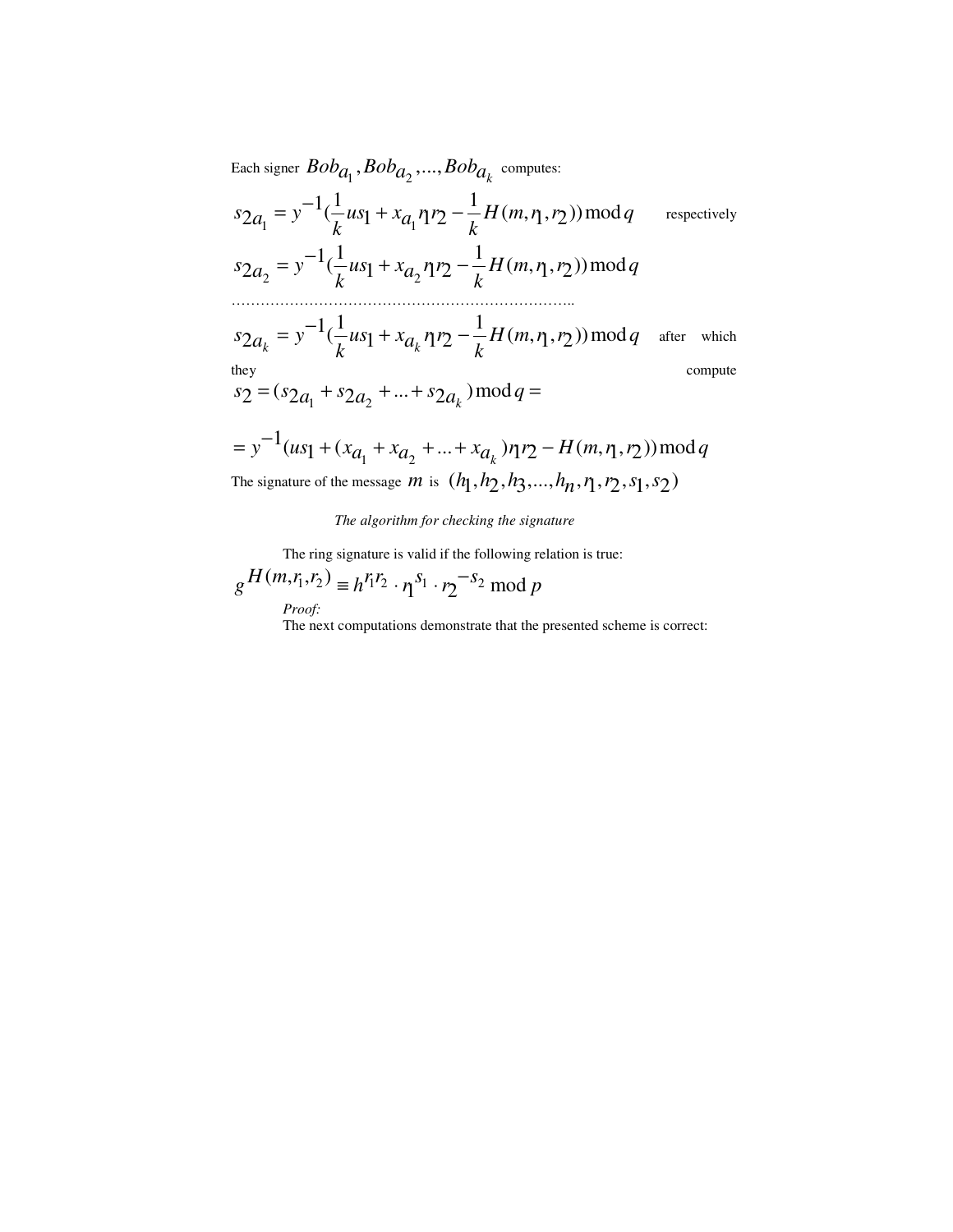$$
h^{r_1 r_2} \cdot n^{s_1} \cdot n_2^{-s_2} \pmod{p} =
$$
  
\n
$$
= h^{r_1 r_2} \cdot (g^{u} (h/h_{q_1} \cdot h_{q_2} \cdot ... \cdot h_{q_k})^{v})^{-r_1 r_2 v^{-1}} \cdot
$$
  
\n
$$
\cdot (g^{y})^{-y^{-1} (us_1 + (x_{q_1} + x_{q_2} + ... + x_{q_k}) r_1 r_2 - H(m, r_1, r_2)) (mod q)} \pmod{p} =
$$
  
\n
$$
= h^{r_1 r_2} \cdot g^{-u r_1 r_2 v^{-1}} \cdot h^{-r_1 r_2} \cdot (h_{q_1} \cdot h_{q_2} \cdot ... \cdot h_{q_k})^{r_1 r_2} \cdot
$$
  
\n
$$
\cdot (g)^{-(us_1 + (x_{q_1} + x_{q_2} + ... + x_{q_k}) r_1 r_2 - H(m, r_1, r_2)) (mod q)} \pmod{p} =
$$
  
\n
$$
= g^{-u r_1 r_2 v^{-1}} \pmod{p} \cdot (h_{q_1} \cdot h_{q_2} \cdot ... \cdot h_{q_k})^{r_1 r_2} \pmod{p}.
$$
  
\n
$$
\cdot (g)^{-(us_1 + (x_{q_1} + x_{q_2} + ... + x_{q_k}) r_1 r_2 - H(m, r_1, r_2)) (mod q)} \pmod{p} =
$$
  
\n
$$
= g^{us_1} \cdot g^{(x_{q_1} + x_{q_2} + ... + x_{q_k}) r_1 r_2} \cdot
$$
  
\n
$$
\cdot (g)^{-(us_1 + (x_{q_1} + x_{q_2} + ... + x_{q_k}) r_1 r_2 - H(m, r_1, r_2)) (mod q)} \pmod{p} =
$$
  
\n
$$
= g^{us_1} \pmod{q} \cdot g^{(x_{q_1} + x_{q_2} + ... + x_{q_k}) r_1 r_2 - H(m, r_1, r_2))} \pmod{q}
$$
  
\n
$$
\cdot (g)^{-(us_1 + (x_{q_1} + x_{q_2} + ... + x_{q_k}) r_1 r_2 - H(m, r_1, r_2))} \pmod{q}
$$

Along the calculus,  $g^{uS_1} \cdot g^{(x_{a_1} + x_{a_2} + ... + x_{a_k})} r_1 r_2$  $+x$  +...+  $\cdot g^{(X_{a_1}+X_{a_2}+\ldots+X_{a_k})r_1r_2}$  was substituted by  $g^{us_1 \text{(mod } q)} \cdot g^{(x_{a_1} + x_{a_2} + \ldots + x_{a_k}) r_i r_2 \text{(mod } q)}$  $+x_{-}+...+$  $\cdot g^{(\lambda_{a_1} + \lambda_{a_2} + \ldots + \lambda_{a_k})}$   $r_1 r_2$ (mod q). This is possible because the order of *g* is equal to *q* .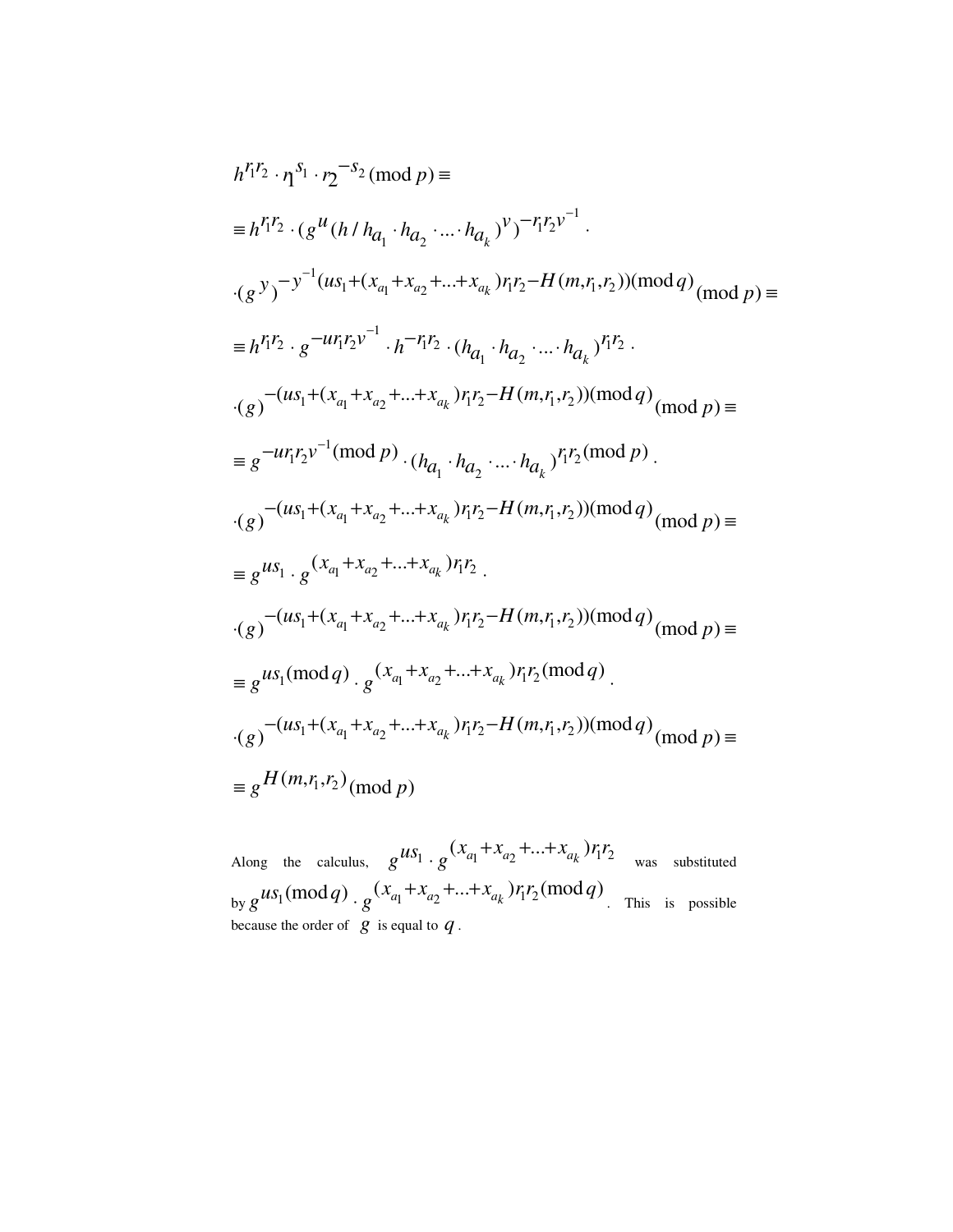*Version 2* 

#### *The Algorithm for Key Generation*

A trusted center proceeds with the generation and management of the keys in a similar way as described in the previous paragraph.

Two high prime numbers are chosen  $\{p,q\}$ , where  $p = zq + 1$  and  $z \in \mathbb{Z}^*$ . Also, a generator  $g \in \mathbb{Z}^*_{p}$  of order  $q$  of  $\mathbb{Z}^*_{p}$  is chosen. The choice is done so that the problem of the discrete logarithm to be difficult to solve. For each user  $Bob_i, i = 1,...,n$ ,  $x_i \in \mathbb{Z}^*$   $i = 1,...,n$  are chosen in a random way.  $h_{\mathbf{i}} = g^{\mathcal{X}_{i}} \pmod{p}, i = 1,...,n$  is then computed. The keys assigned to each user  $Bob_i$ ,  $i = 1,...,n$  are  $\{x_i, h_i\}$ ,  $i = 1,...,n$ , where  $x_i$  are private and  $h_i$ are public. Of course,  $\{p, q, g\}$  are also public.

#### *The Algorithm for signing the message*

For the signing of message *m*,  $h = h_1 \cdot h_2 \cdot h_3 \cdot ... h_n \mod p$  is computed.  $u, v, v$  from  $\mathbb{Z}_q^*$  are chosen and, 1  $u_2$  $m = g^u \left( \frac{h}{h_{a_1} \cdot h_{a_2} \cdot \ldots \cdot h_{a_k}} \right) \mod$ *v*  $n = g^{u} \left| \frac{h}{1 - h^{u}} \right|$  mod p  $h_{a_1} \cdot h_{a_2} \cdot ... \cdot h_a$  $\begin{pmatrix} & & & \\ & & h & \end{pmatrix}$  $= g^{\mu}$   $\begin{array}{ccc} & n & \end{array}$  $\left(\frac{h}{h_{a_1} \cdot h_{a_2} \cdot ... \cdot h_{a_k}}\right) \mod p$ ,  $r_2 = g^y \mod p$ , and  $s_1 = -\eta \cdot r_2 \cdot v^{-1} \mod q$  are computed by  $Bob_{a_1}$ ,  $Bob_{a_2}$ , ...,  $Bob_{a_k}$ together. Each signer  $Bob_{a_1}$ ,  $Bob_{a_2}$ , ...,  $Bob_{a_k}$  computes: 1  $\lambda$   $\lambda$  1  $u_1$  $1/1$  $s_{2a_1} = y^{-1}(\frac{1}{k}us_1 + x_{a_1} \eta r_2 - H(m, \eta, r_2)) \mod q$  $= y^{-1}(\frac{1}{-}us_1 + x_a \eta r_2 - H(m, \eta, r_2)) \bmod q$  respectively 2  $\lambda$   $\lambda$  1  $u_2$  $1/1$  $s_{2a_2} = y^{-1}(\frac{1}{k}us_1 + x_{a_2}\eta r_2 - H(m, \eta, r_2)) \mod q$  $= v^{-1}(\frac{1}{-us_1 + x_a} mv -$ ……………………………………………………………..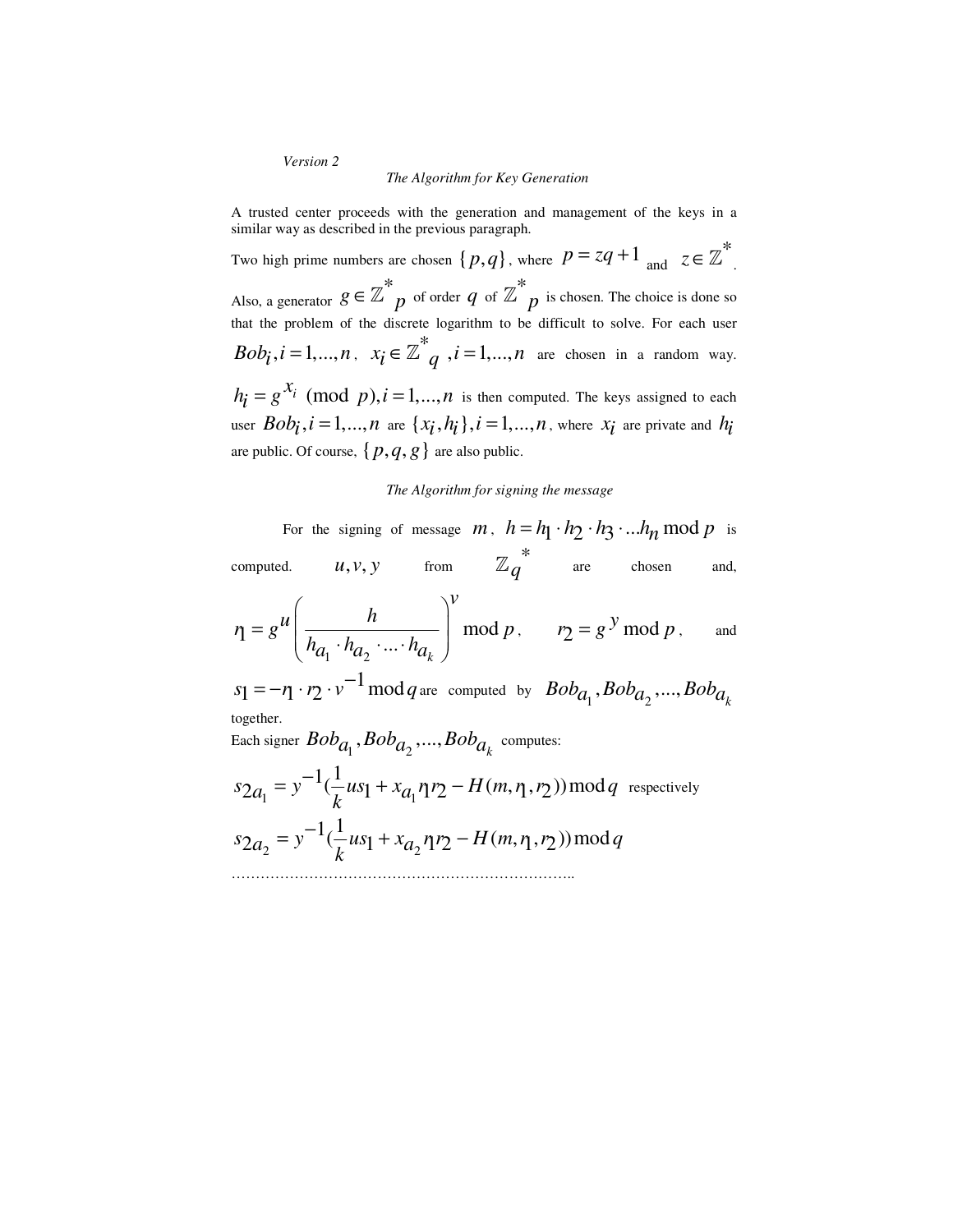$1/1$  $s_{2a_k} = y^{-1}(\frac{1}{k}us_1 + x_{a_k} \eta r_2 - H(m, \eta, r_2)) \mod q$  $= y^{-1}(\frac{1}{-}us_1 + x_a)$ .  $\eta$   $\eta$   $\to$   $H(m, \eta, \eta)$ ) mod  $q$  after which they compute  $s_2 = (s_{2a_1} + s_{2a_2} + ... + s_{2a_k}) \mod q =$ 

$$
= y^{-1}(us_1 + (x_{a_1} + x_{a_2} + ... + x_{a_k})\eta r_2 - k \cdot H(m, \eta, r_2)) \bmod q
$$
  
The signature of the message *m* is  $(h_1, h_2, h_3, ..., h_n, r_1, r_2, s_1, s_2)$ .

#### *The algorithm for checking the signature*

The ring signature is valid if the following relation is true:

$$
g^{k \cdot H(m,r_1,r_2)} \equiv h^{r_1 r_2} \cdot \eta^{s_1} \cdot r_2^{-s_2} \bmod p
$$
  
*Proof:*

The next computations demonstrate that the presented scheme is correct: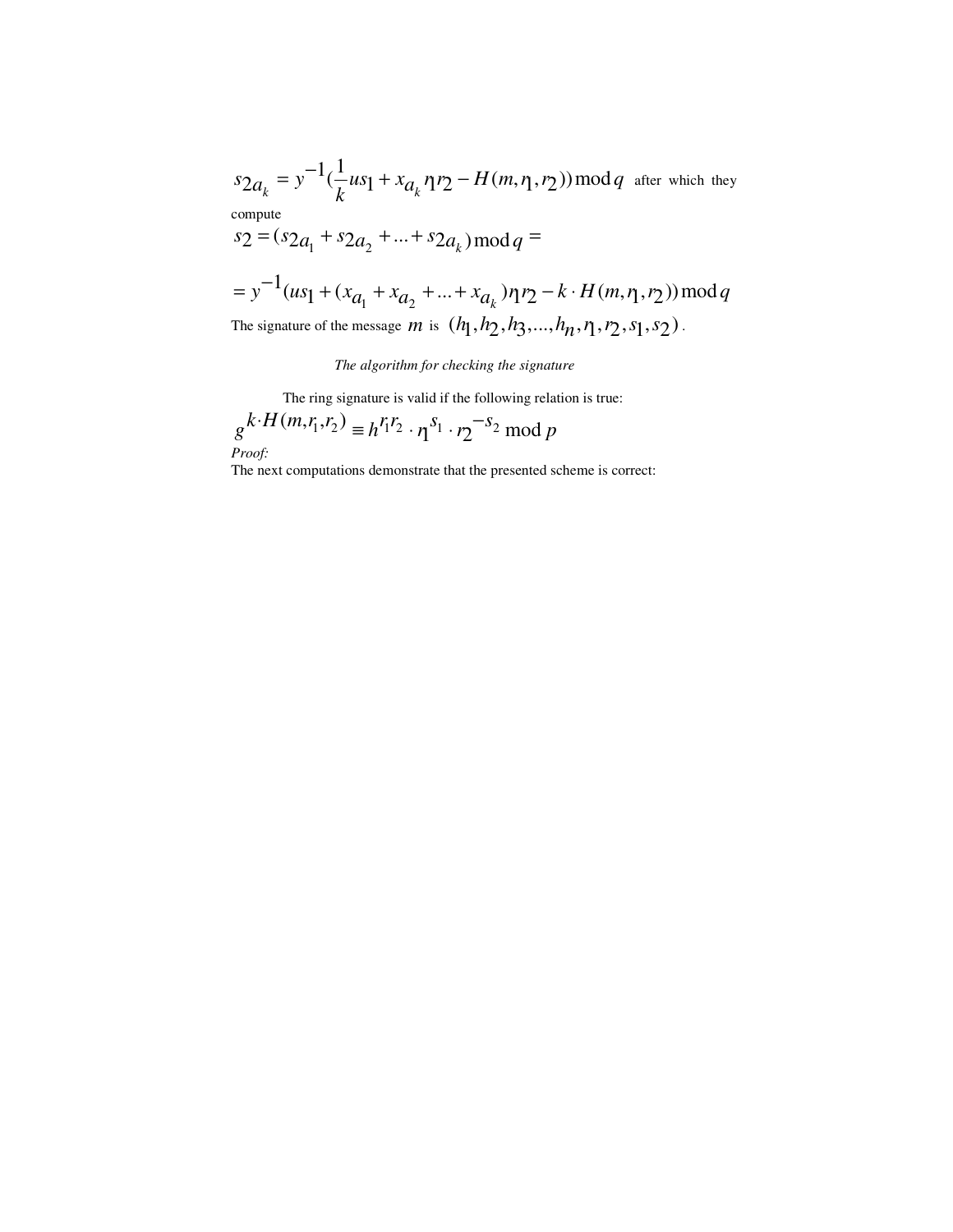$$
h^{r_1 r_2} \cdot r_1^{s_1} \cdot r_2^{-s_2} \pmod{p} \equiv
$$
\n
$$
\equiv h^{r_1 r_2} \cdot (g^{u} (h/h_{q_1} \cdot h_{q_2} \cdot \ldots \cdot h_{q_k})^v)^{-r_1 r_2 v^{-1}} \cdot
$$
\n
$$
\cdot (g^{y})^{-y^{-1} (us_1 + (x_{a_1} + x_{a_2} + \ldots + x_{a_k}) r_1 r_2 - k \cdot H(m, r_1, r_2)) (mod q)} \pmod{p} \equiv
$$
\n
$$
\equiv h^{r_1 r_2} \cdot g^{-u r_1 r_2 v^{-1}} \cdot h^{-r_1 r_2} \cdot (h_{q_1} \cdot h_{q_2} \cdot \ldots \cdot h_{q_k})^{r_1 r_2} \cdot
$$
\n
$$
\cdot (g)^{-(us_1 + (x_{a_1} + x_{a_2} + \ldots + x_{a_k}) r_1 r_2 - k \cdot H(m, r_1, r_2)) (mod q)} \pmod{p} \equiv
$$
\n
$$
\equiv g^{-u r_1 r_2 v^{-1} (mod p)} \cdot (h_{q_1} \cdot h_{q_2} \cdot \ldots \cdot h_{q_k})^{r_1 r_2 (mod p)} \cdot
$$
\n
$$
\cdot (g)^{-(us_1 + (x_{a_1} + x_{a_2} + \ldots + x_{a_k}) r_1 r_2 - k \cdot H(m, r_1, r_2)) (mod q)} \pmod{p} \equiv
$$
\n
$$
\equiv g^{us_1} \cdot g^{(x_{a_1} + x_{a_2} + \ldots + x_{a_k}) r_1 r_2} \cdot
$$
\n
$$
\cdot (g)^{-(us_1 + (x_{a_1} + x_{a_2} + \ldots + x_{a_k}) r_1 r_2 - k \cdot H(m, r_1, r_2)) (mod q)} \pmod{p} \equiv
$$
\n
$$
\equiv g^{us_1} \pmod{q} \cdot g^{(x_{a_1} + x_{a_2} + \ldots + x_{a_k}) r_1 r_2 - k \cdot H(m, r_1, r_2)) (mod q)} \pmod{p} \equiv
$$
\n
$$
\equiv g^{k \cdot H(m, r_1, r_2)} \pmod{p}
$$

Along the calculus,  $g^{uS_1} \cdot g^{(x_{a_1} + x_{a_2} + \ldots + x_{a_k})} r_1 r_2$  $+x$  +...+  $\cdot g^{(x_{a_1}+x_{a_2}+\ldots+x_{a_k})r_1r_2}$  was substituted by  $g^{us_1 \text{(mod } q)} \cdot g^{(x_{a_1} + x_{a_2} + \ldots + x_{a_k}) r_i r_2 \text{(mod } q)}$  $+x_{-}+...+$  $\cdot g^{(\lambda_{a_1} + \lambda_{a_2} + \ldots + \lambda_{a_k})}$   $r_1 r_2$ (mod q). This is possible because the order of  $g$  is equal to  $q$ .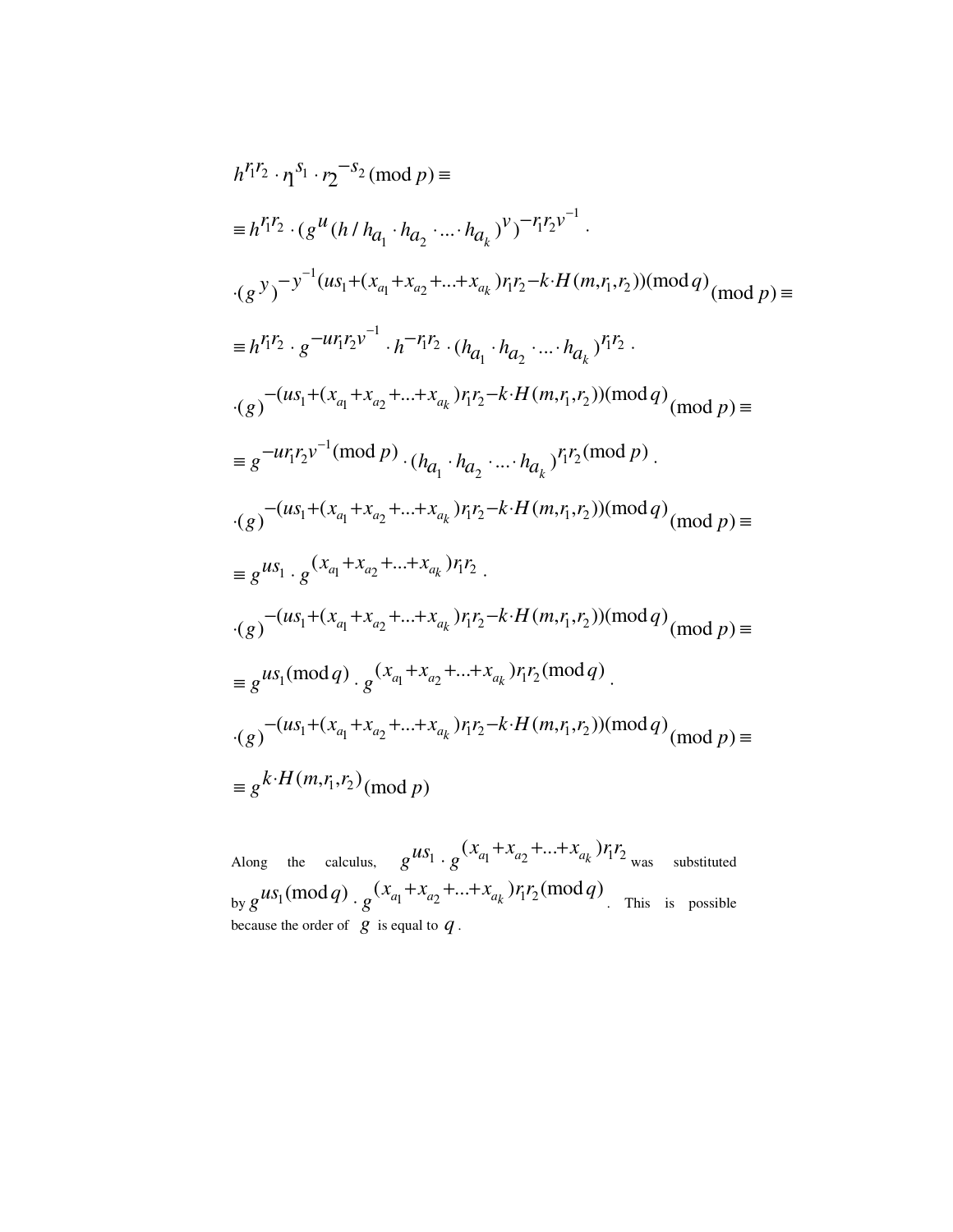The two versions differ in the signing stage and check stage of the message. According to *Version 1*, the number k of the signers is established by computations. This means that ensuring that k entities have signed is done by computations regarding to  $S_2$ .

*Version 2* contains the information related to the number of signers in computations regarding  $S_2$  and in the formula for checking the message, which also ensures that the signature has been realized by k entities. It is remarkable that the number of the k signers can be equal to the number n of the members of the group. Moreover, the private keys  $x_i$  do not have to be distinct.

#### **5 Anonymity of the ring signature with divided key to k signers**

 The property of anonymity refers to the fact that the signers remain anonymous after they have signed a message and their identity cannot be established starting from the signature or other public information.

In the version where the signer is a single entity  $Bob_t$ , a possibility of determining his identity is offered by the public key  $h_t$ . Establishing the key  $h_t$ , using public information, leads to the discovery of the signer  $Bob_t$  .

The analysis of the computations reveals that  $h_t$  can be determined from the

equation  $\eta = g^{\mu} \left| \frac{n}{h} \right|$  mod *v*  $\eta = g^{\mu} \left( \frac{h}{h} \right)^{\nu} \mod p$ *ht*  $(h)$  $= g^{\mu} \left( \frac{h}{h_t} \right) \mod p$ . Solving this equation has the complexity of

the discrete logarithm. Consequently, the complexity is  $O(\sqrt{n})$  [1,2].

If the schemes with divided keys are analyzed, the anonymity must be studied from the perspective of the group members who are not signers and relatively to the members of the group who are signers. From the point of view of members who haven't signed or of entities outside the group, the discovery of the signers' identity is similar to solving the problem of the discrete logarithm, fact which leads to a problem of  $O(\sqrt{n})$  complexity[1,2]. If a signer  $Bob_t$  wishes to determine the identity of other signers, he possesses additional information besides the equation

 $\eta = g^{\mu} \left( \frac{h}{h_{a_1} \cdot h_{a_2} \cdot ... \cdot h_{a_k}} \right) \mod$ *v*  $n = g^{u} \left( \frac{h}{1 + h^{2}} \right) \mod p$  $h_{a_1} \cdot h_{a_2} \cdot ... \cdot h_a$  $\begin{pmatrix} & & & \\ & & h & \end{pmatrix}$  $= e^{\mu}$   $\frac{n}{\sqrt{2}}$  $\left(\overline{h_{a_1} \cdot h_{a_2} \cdot ... \cdot h_{a_k}}\right) \mod p$ , the values of the parameters

1  $u_2$  $u, v, y$  and obviously  $x_t$ , and implicitly  $h_t$ . Simple computations lead to the finding of the keys  $h_{a_1}, h_{a_2},..., h_{a_k}$ , fact which allows the discovery of the